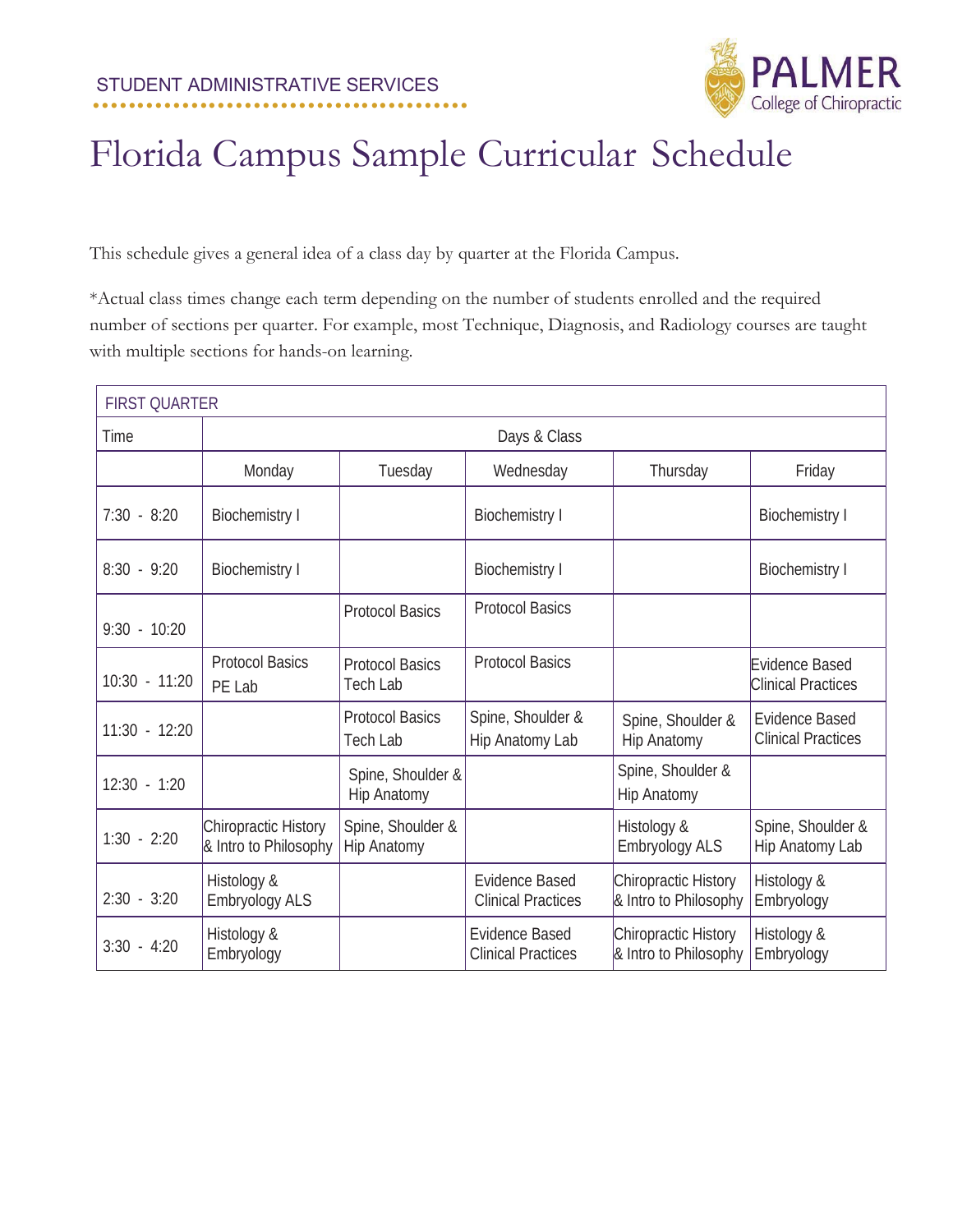

| <b>SECOND QUARTER</b> |                                         |                                      |                                  |                             |                                         |  |
|-----------------------|-----------------------------------------|--------------------------------------|----------------------------------|-----------------------------|-----------------------------------------|--|
| Time                  |                                         |                                      | Days & Class                     |                             |                                         |  |
|                       | Monday                                  | Tuesday                              | Wednesday                        | Thursday                    | Friday                                  |  |
| $7:30 - 8:20$         | Neurology of<br>Spine & PNS ALS         | Chiropractic<br>Philosophy           | Chiropractic<br>Philosophy       | <b>Biochemistry II</b>      | Neurology of<br>Spine & PNS             |  |
| $8:30 - 9:20$         | Neurology of<br>Spine & PNS ALS         | Neurology of<br>Spine & PNS          | Chiropractic<br>Philosophy       | <b>Biochemistry II</b>      | Neurology of<br>Spine & PNS             |  |
| $9:30 - 10:20$        |                                         |                                      |                                  |                             |                                         |  |
| $10:30 - 11:20$       | <b>Biochemistry II</b>                  | Cervical Anatomy                     | Neurology of<br>Spine & PNS      | Neurology of<br>Spine & PNS | <b>Basic Neuroanatomy</b><br><b>ALS</b> |  |
| $11:30 - 12:20$       | <b>Biochemistry II</b>                  | Cervical Anatomy                     | Cervicothoracic<br>Technique     | <b>Basic Neuroanatomy</b>   |                                         |  |
| $12:30 - 1:20$        | <b>Basic Neuroanatomy</b><br><b>ALS</b> |                                      | Cervicothoracic<br>Technique     | <b>Basic Neuroanatomy</b>   |                                         |  |
| $1:30 - 2:20$         |                                         | Cervicothoracic<br>Technique Rad Lab |                                  |                             | Cervicothoracic<br>Technique Tech Lab   |  |
| $2:30 - 3:20$         | Cervicothoracic<br>Technique Tech Lab   | <b>Basic Neuroanatomy</b>            | <b>Basic</b><br>Neuroanatomy Lab | Cervical<br>Anatomy Lab     |                                         |  |
| $3:30 - 4:20$         | Cervicothoracic<br>Technique Tech Lab   | <b>Basic Neuroanatomy</b>            |                                  |                             |                                         |  |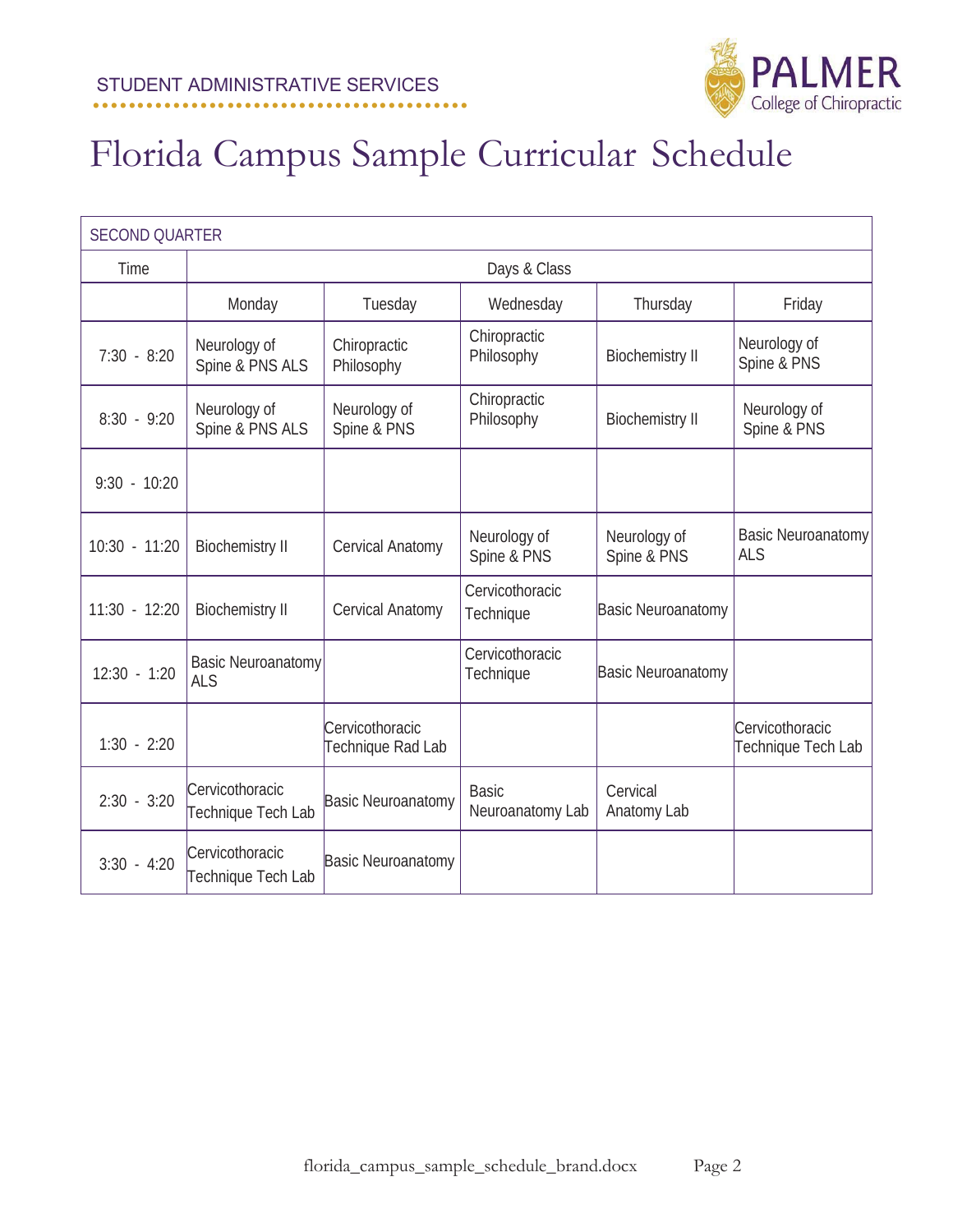

|                 | <b>THIRD QUARTER</b>                           |                                               |                                               |                                          |                                             |  |
|-----------------|------------------------------------------------|-----------------------------------------------|-----------------------------------------------|------------------------------------------|---------------------------------------------|--|
| Time            |                                                |                                               | Days & Class                                  |                                          |                                             |  |
|                 | Monday                                         | Tuesday                                       | Wednesday                                     | Thursday                                 | Friday                                      |  |
| $7:30 - 8:20$   |                                                | Neurology of Brain<br>& Brainstem             | <b>Upper Cervical</b><br>Technique Rad Lab    | Neurology of Brain<br>& Brainstem PE Lab | <b>Upper Cervical</b><br>Technique Tech Lab |  |
| $8:30 - 9:20$   | <b>Upper Cervical</b><br>Technique Tech<br>Lab | <b>Upper Cervical</b><br>Technique            | <b>Upper Cervical</b><br>Technique Rad Lab    | Neurology of Brain<br>& Brainstem PE Lab | <b>Upper Cervical</b><br>Technique Tech Lab |  |
| $9:30 - 10:20$  |                                                |                                               | <b>Professional Ethics</b><br>& Communication | Advanced<br>Neuroanatomy Lab             |                                             |  |
| $10:30 - 11:20$ | <b>Head Anatomy</b>                            | Neurology of Brain<br>& Brainstem PE Lab      | <b>Professional Ethics</b><br>& Communication |                                          | Endocrine &<br>Immunology ALS               |  |
| $11:30 - 12:20$ | <b>Head Anatomy</b>                            | Advanced<br>Neuroanatomy ALS                  | Advanced<br>Neuroanatomy                      |                                          |                                             |  |
| $12:30 - 1:20$  |                                                | Head Anatomy Lab                              | Advanced<br>Neuroanatomy                      | Endocrine &<br>Immunology                |                                             |  |
| $1:30 - 2:20$   |                                                | <b>Professional Ethics</b><br>& Communication |                                               | Endocrine &<br>Immunology                | Advanced<br>Neuroanatomy                    |  |
| $2:30 - 3:20$   | Advanced<br>Neuroanatomy ALS                   | <b>Professional Ethics</b><br>& Communication | Endocrine &<br>Immunology ALS                 | Neurology of Brain<br>& Brainstem        | Advanced<br>Neuroanatomy                    |  |
| $3:30 - 4:20$   |                                                | Neurology of Brain &<br><b>Brainstem</b>      | Endocrine &<br>Immunology                     | Neurology of Brain &<br><b>Brainstem</b> |                                             |  |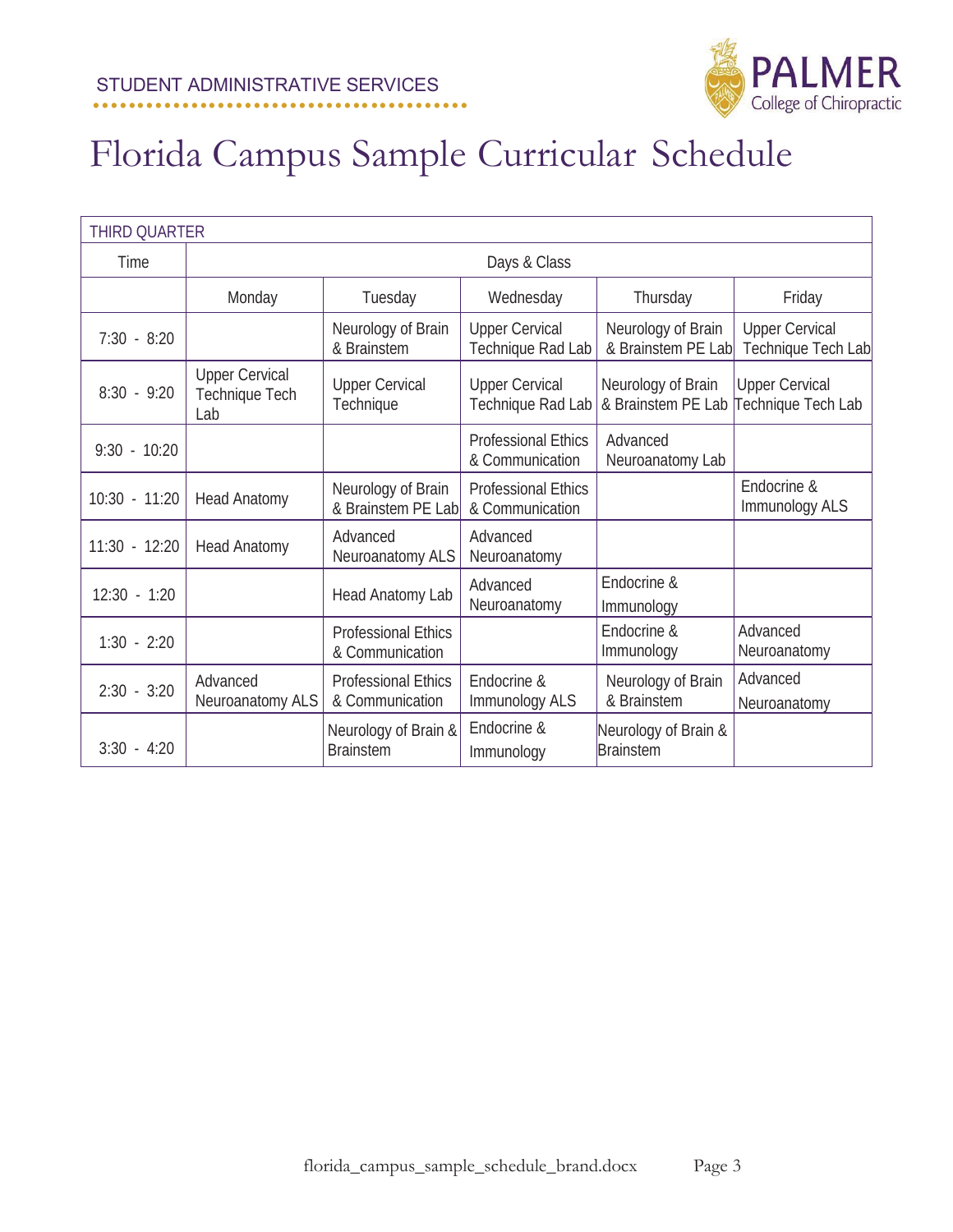

| <b>FOURTH QUARTER</b> |                                            |                                         |                                                       |                                               |                                                       |  |
|-----------------------|--------------------------------------------|-----------------------------------------|-------------------------------------------------------|-----------------------------------------------|-------------------------------------------------------|--|
| Time                  |                                            |                                         | Days & Class                                          |                                               |                                                       |  |
|                       | Monday                                     | Tuesday                                 | Wednesday                                             | Thursday                                      | Friday                                                |  |
| $7:30 - 8:20$         | <b>GU Physiology</b><br>& Pathology        | Microbiology                            | <b>GI Physiology</b><br>& Pathology                   | Subluxation Theories                          | Spine Biomechanics<br>& Exam                          |  |
| $8:30 - 9:20$         | <b>GU Physiology</b><br>& Pathology        | Microbiology                            | <b>GI Physiology</b><br>& Pathology                   | Chest & Abdomen<br>Anatomy I                  | Spine Biomechanics<br>& Exam                          |  |
| $9:30 - 10:20$        |                                            | <b>Subluxation Theories</b>             |                                                       |                                               |                                                       |  |
| $10:30 - 11:20$       | Microbiology                               | Subluxation Theories                    |                                                       |                                               | Lumbar Spine &<br>Pelvic Technique<br><b>Tech Lab</b> |  |
| $11:30 - 12:20$       | Microbiology ALS                           |                                         | Chest & Abdomen<br>Anatomy I                          | <b>GI Physiology</b><br>& Pathology           | Lumbar Spine &<br>Pelvic Technique<br><b>Tech Lab</b> |  |
| $12:30 - 1:20$        | <b>GI Physiology</b><br>& Pathology PE Lab | <b>GU Physiology</b><br>& Pathology ALS | Chest & Abdomen<br>Anatomy I                          | GI Physiology<br>& Pathology                  | <b>GU Physiology</b><br>& Pathology                   |  |
| $1:30 - 2:20$         | <b>GI Physiology</b><br>& Pathology PE Lab | <b>GU Physiology</b><br>& Pathology ALS |                                                       | Lumbar Spine &<br>Pelvic Technique<br>Rad Lab |                                                       |  |
| $2:30 - 3:20$         | Chest & Abdomen<br>Anatomy I Lab           |                                         | Lumbar Spine &<br>Pelvic Technique<br><b>Tech Lab</b> | Spine Biomechanics<br>& Exam PE Lab           | Lumbar Spine &<br>Pelvic Technique                    |  |
| $3:30 - 4:20$         | Chest & Abdomen<br>Anatomy I Lab           |                                         | Lumbar Spine &<br>Pelvic Technique<br><b>Tech Lab</b> | Spine Biomechanics<br>& Exam PE Lab           | Lumbar Spine &<br>Pelvic Technique                    |  |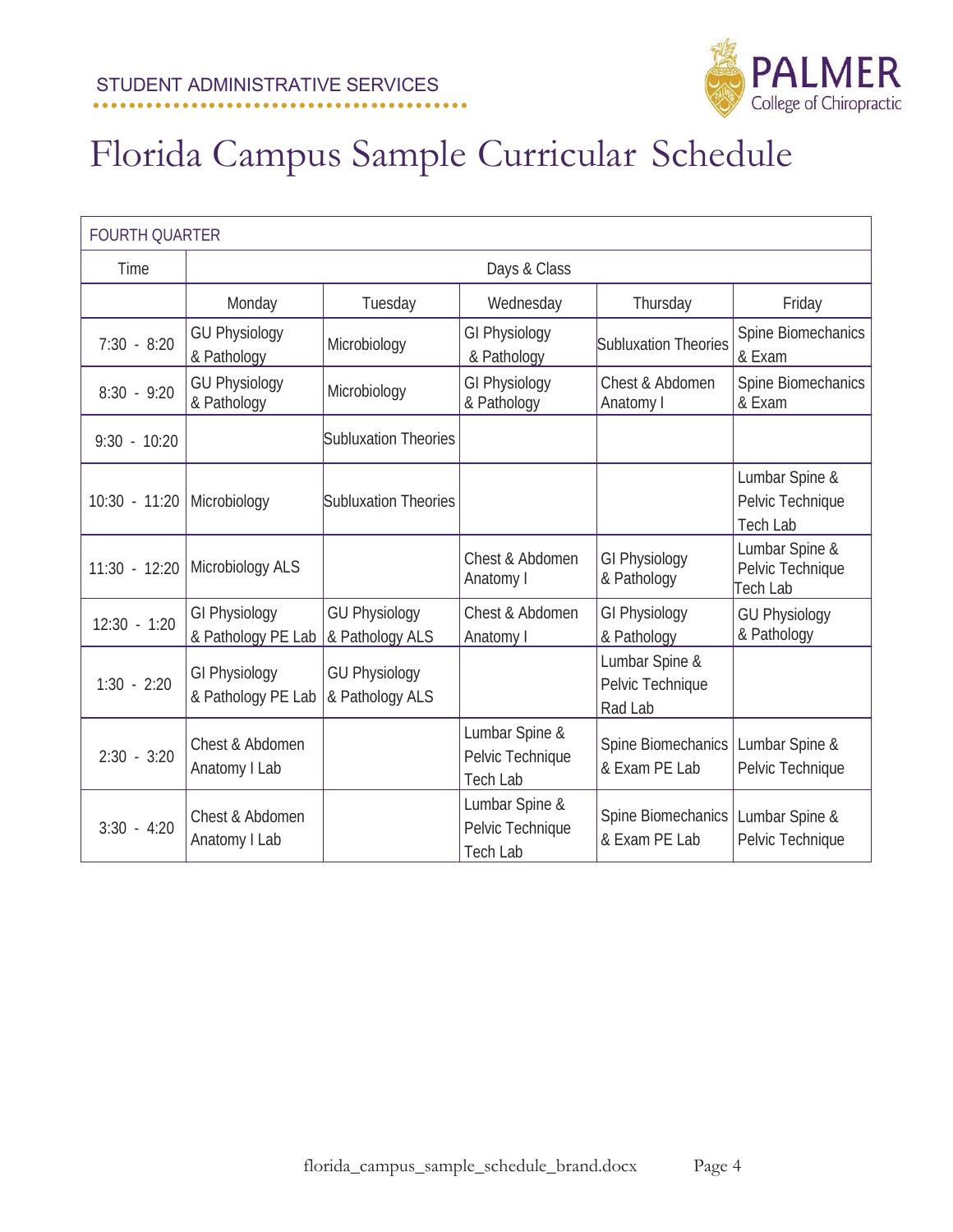

| <b>FIFTH QUARTER</b> |                                                   |                                                          |                                                         |                                                |                                      |  |  |
|----------------------|---------------------------------------------------|----------------------------------------------------------|---------------------------------------------------------|------------------------------------------------|--------------------------------------|--|--|
| Time                 |                                                   | Days & Class                                             |                                                         |                                                |                                      |  |  |
|                      | Monday                                            | Tuesday                                                  | Wednesday                                               | Thursday                                       | Friday                               |  |  |
| $7:30 - 8:20$        | <b>CVP Physiology</b><br>& Pathology              | <b>Basic Nutrition</b>                                   | Cardiopulmonary<br><b>Integrated Diagnosis</b>          | <b>Basic Nutrition</b>                         | <b>CVP Physiology</b><br>& Pathology |  |  |
| $8:30 - 9:20$        | <b>CVP Physiology</b><br>& Pathology              | <b>Basic Nutrition</b>                                   | Cardiopulmonary<br>Integrated Diagnosis                 | <b>Basic Nutrition</b>                         | <b>CVP Physiology</b><br>& Pathology |  |  |
| $9:30 - 10:20$       |                                                   | Cardiopulmonary<br><b>Integrated Diagnosis</b><br>PE Lab | <b>CVP Physiology</b><br>& Pathology                    | <b>Public Health</b>                           |                                      |  |  |
| 10:30 - 11:20        | Chest & Abdomen<br>Anatomy II Lab                 | Cardiopulmonary<br><b>Integrated Diagnosis</b><br>PE Lab | <b>CVP Physiology</b><br>& Pathology                    | <b>CVP Physiology</b><br>& Pathology           | Chest & Abdomen<br>Anatomy II ALS    |  |  |
| $11:30 - 12:20$      | Subluxation<br>Analysis & Full<br>Spine Tech Lab  | <b>Public Health</b>                                     | <b>Subluxation Analysis</b><br>& Full Spine Tech<br>Lab |                                                | Chest & Abdomen<br>Anatomy II ALS    |  |  |
| $12:30 - 1:20$       | Cardiopulmonary<br>Integrated Diagnosis<br>FA Lab | <b>Public Health</b>                                     | Subluxation<br>Analysis & Full<br>Spine Tech Lab        | Chest & Abdomen<br>Anatomy II Lab              |                                      |  |  |
| $1:30 - 2:20$        |                                                   |                                                          |                                                         | Subluxation<br>Analysis & Full<br>Spine VP Lab | Chest & Abdomen<br>Anatomy II        |  |  |
| $2:30 - 3:20$        | Subluxation<br>Analysis & Full<br>Spine           |                                                          | Cardiopulmonary<br>Integrated Diagnosis<br><b>ALS</b>   | Subluxation<br>Analysis & Full<br>Spine VP Lab | Chest & Abdomen<br>Anatomy II        |  |  |
| $3:30 - 4:20$        | Subluxation<br>Analysis & Full<br>Spine           |                                                          | Subluxation<br>Analysis & Full<br>Spine Rad Lab         |                                                |                                      |  |  |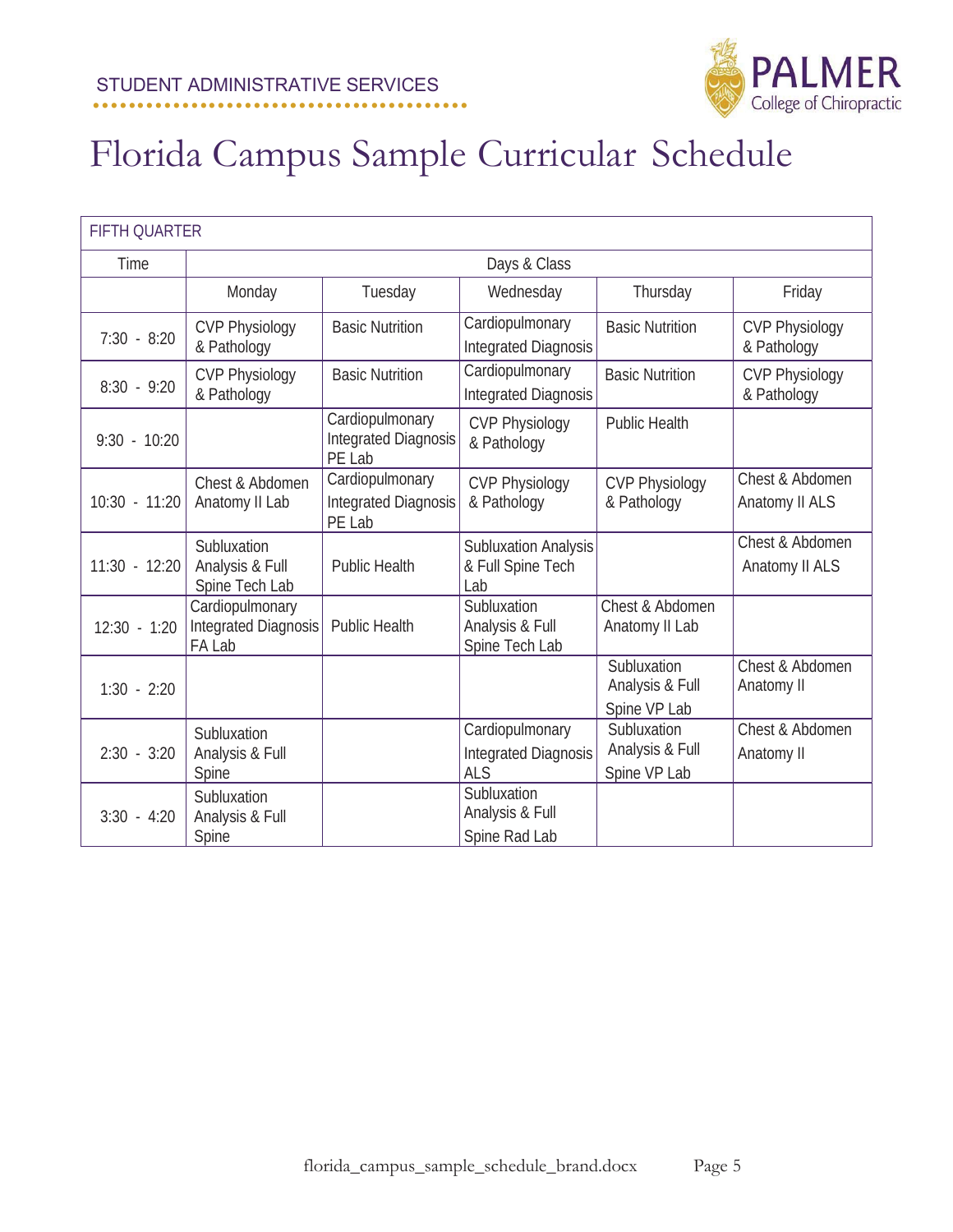

| <b>SIXTH QUARTER</b> |                                            |                                                          |                                       |                                                   |                                            |  |
|----------------------|--------------------------------------------|----------------------------------------------------------|---------------------------------------|---------------------------------------------------|--------------------------------------------|--|
| Time                 |                                            |                                                          | Days & Class                          |                                                   |                                            |  |
|                      | Monday                                     | Tuesday                                                  | Wednesday                             | Thursday                                          | Friday                                     |  |
| $7:30 - 8:20$        | <b>Extremity Analysis</b><br>& Technique   | <b>Extremity Analysis</b><br>& Technique Tech<br>Lab     |                                       |                                                   | <b>Extremities Anatomy</b><br>Lab          |  |
| $8:30 - 9:20$        | <b>Extremity Analysis</b><br>& Technique   | <b>Extremity Analysis</b><br>& Technique Tech<br>Lab     |                                       |                                                   | <b>Extremities Anatomy</b><br>Lab          |  |
| $9:30 - 10:20$       |                                            | Pathology                                                | Pathology                             | Pathology                                         |                                            |  |
| $10:30 - 11:20$      | Pathology                                  | Pathology                                                | Pathology                             | Pathology                                         | Pathology                                  |  |
| $11:30 - 12:20$      | Pathology                                  | Introduction to<br>Radiology                             | <b>Basic Science</b><br>Review        |                                                   | Pathology                                  |  |
| $12:30 - 1:20$       | <b>Upper Extremity</b><br>Exam & Pathology | <b>Upper Extremity</b><br>Exam & Pathology<br><b>ALS</b> | <b>Basic Science</b><br><b>Review</b> | Introduction to<br>Radiology Lab                  |                                            |  |
| $1:30 - 2:20$        | <b>Upper Extremity</b><br>Exam & Pathology |                                                          |                                       | <b>Upper Extremity</b><br>Exam & Pathology<br>Lab |                                            |  |
| $2:30 - 3:20$        | <b>Extremities Anatomy</b>                 | <b>Extremity Analysis</b><br>& Technique CLM             | Toxicology                            | <b>Basic Science</b><br><b>Review</b>             | <b>Upper Extremity</b><br>Exam & Pathology |  |
| $3:30 - 4:20$        | <b>Extremities Anatomy</b>                 | <b>Extremity Analysis</b><br>& Technique CLM             | Toxicology                            | <b>Basic Science</b><br>Review                    | Toxicology                                 |  |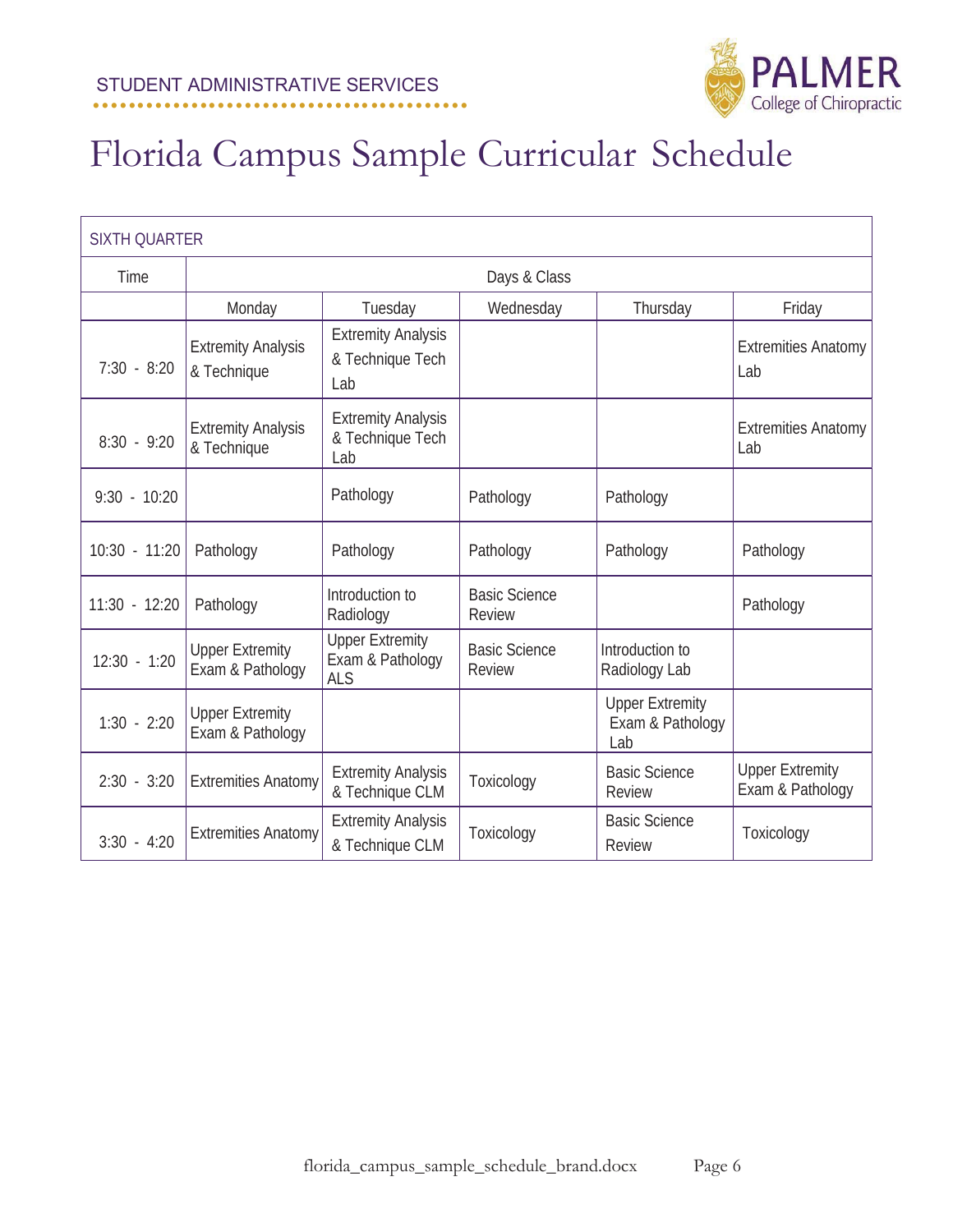

| <b>SEVENTH QUARTER</b> |                                                 |                                              |                                                        |                                                            |                            |
|------------------------|-------------------------------------------------|----------------------------------------------|--------------------------------------------------------|------------------------------------------------------------|----------------------------|
| Time                   |                                                 |                                              | Days & Class                                           |                                                            |                            |
|                        | Monday                                          | Tuesday                                      | Wednesday                                              | Thursday                                                   | Friday                     |
| $7:30 - 8:20$          | <b>Special Populations</b><br>& Active Care CLM | <b>Special Populations</b><br>& Active Care  | Integrated<br><b>Assessment I PE</b><br>Lab            | <b>Special Populations</b><br>& Active Care                |                            |
| $8:30 - 9:20$          | <b>Special Populations</b><br>& Active Care CLM | <b>Special Populations</b><br>& Active Care  | Integrated<br>Assessment I PE<br>Lab                   | <b>Special Populations</b><br>& Active Care                |                            |
| $9:30 - 10:20$         |                                                 | <b>Health Psychology</b>                     | <b>Lower Extremities</b><br>Exam & Pathology<br>PE Lab | Health Psychology                                          |                            |
| $10:30 - 11:20$        | X-Ray Physics                                   | <b>Health Psychology</b>                     |                                                        | <b>Health Psychology</b>                                   | X-Ray Physics              |
| 11:30 - 12:20          | <b>Health Psychology</b>                        |                                              | Special Populations<br>& Active Care AC<br>Lab         |                                                            | X-Ray Physics              |
| $12:30 - 1:20$         | Integrated<br>Assessment I                      |                                              | <b>Special Populations</b><br>& Active Care AC<br>Lab  |                                                            | Integrated<br>Assessment I |
| $1:30 - 2:20$          | Integrated<br>Assessment I                      |                                              |                                                        | <b>Lower Extremities</b><br>Exam & Pathology<br><b>ALS</b> | Integrated<br>Assessment I |
| $2:30 - 3:20$          | Radiology<br>Diagnosis I                        | Integrated<br>Assessment I                   | Radiology<br>Diagnosis I                               | <b>Lower Extremities</b><br>Exam & Pathology               |                            |
| $3:30 - 4:20$          | Radiology<br>Diagnosis I                        | <b>Lower Extremities</b><br>Exam & Pathology | Radiology<br>Diagnosis I                               | <b>Lower Extremities</b><br>Exam & Pathology               | Radiology Diagnosis I      |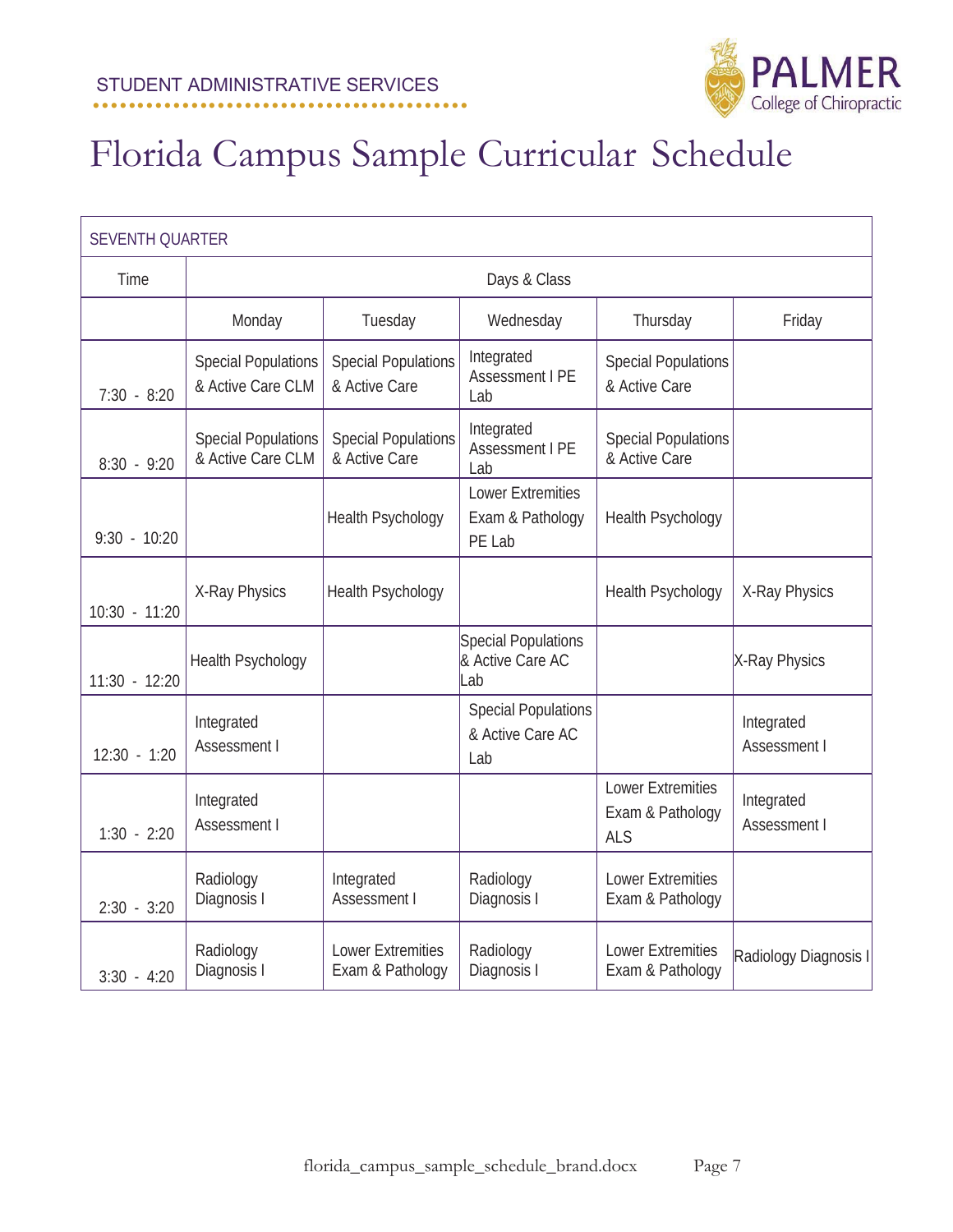

| <b>EIGHTH QUARTER</b> |                                  |                                     |                                  |                                  |                                     |
|-----------------------|----------------------------------|-------------------------------------|----------------------------------|----------------------------------|-------------------------------------|
| Time                  |                                  |                                     | Days & Class                     |                                  |                                     |
|                       | Monday                           | Tuesday                             | Wednesday                        | Thursday                         | Friday                              |
| $7:30 - 8:20$         |                                  |                                     | Professional<br>Responsibilities | <b>NMS Diagnosis</b>             |                                     |
| $8:30 - 9:20$         |                                  | X-Ray Positioning                   | Professional<br>Responsibilities | <b>NMS Diagnosis</b>             |                                     |
| $9:30 - 10:20$        |                                  | Ergonomics &<br>Passive Care PC Lab | Ergonomics &<br>Passive Care     | Professional<br>Responsibilities |                                     |
| 10:30 - 11:20         | <b>NMS Diagnosis CLM</b>         | Ergonomics &<br>Passive Care PC Lab | Ergonomics &<br>Passive Care     | Ergonomics &<br>Passive Care     | Ergonomics &<br>Passive Care CLM    |
| 11:30 - 12:20         | <b>NMS Diagnosis CLM</b>         |                                     | X-Ray Positioning<br>Lab         | Ergonomics &<br>Passive Care     |                                     |
| $12:30 - 1:20$        | Ergonomics &<br>Passive Care CLM | X-Ray Positioning<br>Lab            | X-Ray Positioning<br>Lab         |                                  | <b>NMS Diagnosis</b>                |
| $1:30 - 2:20$         | Integrated<br>Assessment II      | Integrated<br>Assessment II         |                                  | Integrated<br>Assessment II      | Integrated<br>Assessment II         |
| $2:30 - 3:20$         |                                  | Radiology<br>Diagnosis II           | <b>NMS Diagnosis</b>             | Radiology<br>Diagnosis II        | Radiology Diagnosis<br>$\mathbf{I}$ |
| $3:30 - 4:20$         |                                  | Radiology<br>Diagnosis II           | <b>NMS Diagnosis</b>             | Radiology<br>Diagnosis II        |                                     |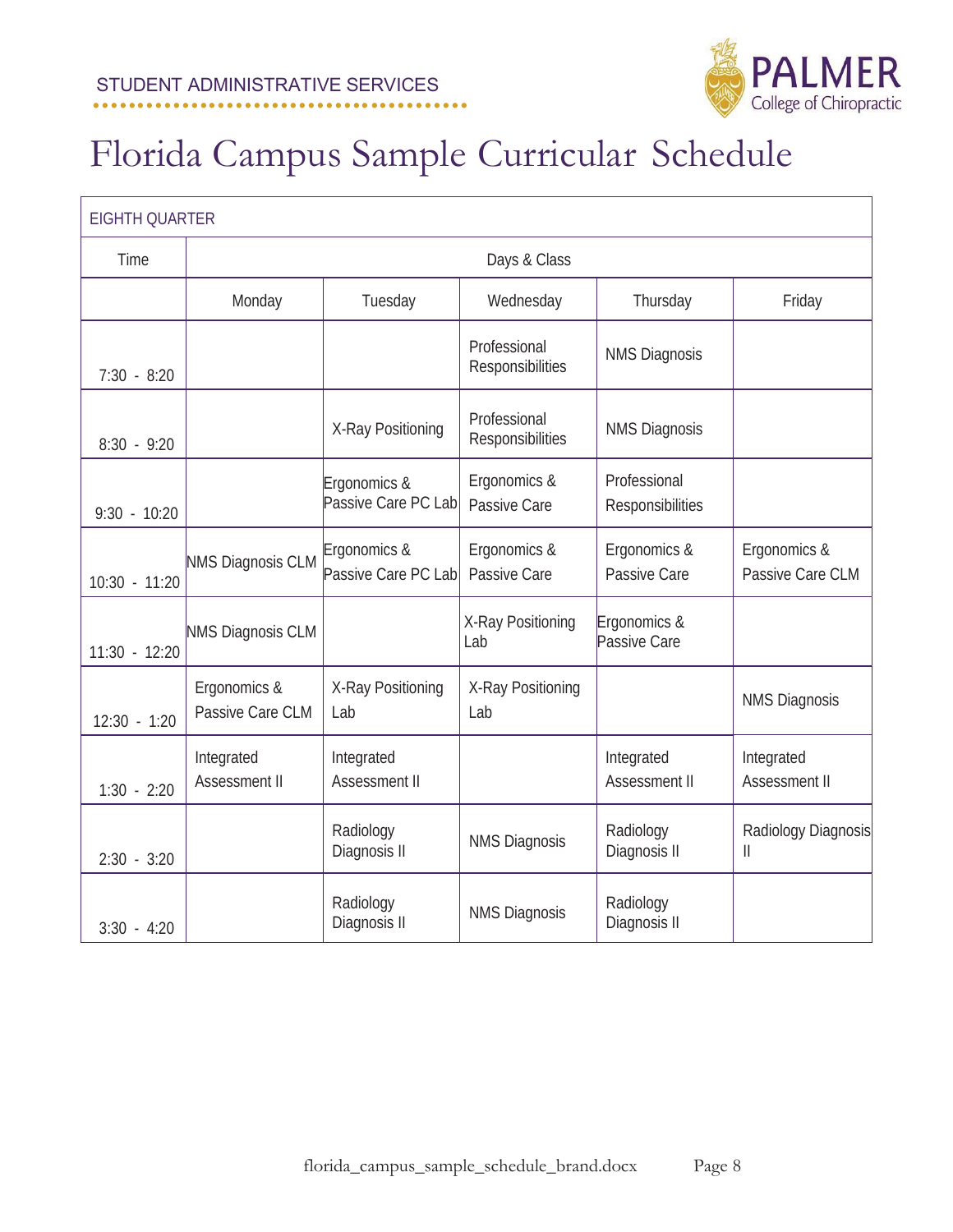

| <b>NINTH QUARTER</b> |                                                                                   |                                           |                                                                                   |                                       |                                   |  |
|----------------------|-----------------------------------------------------------------------------------|-------------------------------------------|-----------------------------------------------------------------------------------|---------------------------------------|-----------------------------------|--|
| Time                 |                                                                                   |                                           | Days & Class                                                                      |                                       |                                   |  |
|                      | Monday                                                                            | Tuesday                                   | Wednesday                                                                         | Thursday                              | Friday                            |  |
| $7:30 - 8:20$        | <b>Clinical Nutrition</b>                                                         | Obstetrics &<br>Gynecology                | Normal Aging &<br>Development                                                     | Obstetrics &<br>Gynecology            | Normal Aging &<br>Development     |  |
| $8:30 - 9:20$        | <b>Clinical Nutrition</b>                                                         | Obstetrics &<br>Gynecology PE Lab         | Normal Aging &<br>Development                                                     | Obstetrics &<br>Gynecology            | Normal Aging &<br>Development     |  |
| $9:30 - 10:20$       |                                                                                   | <b>Practice Regulations</b>               |                                                                                   | Practice<br>Regulations               |                                   |  |
| 10:30 - 11:20        | Health & Chiropractic<br>for Families                                             | <b>Practice Regulations</b>               | Health & Chiropractic<br>for Families CLM                                         | <b>Clinical Nutrition</b>             | <b>Clinical Nutrition</b>         |  |
| $11:30 - 12:20$      | Health & Chiropractic Health & Chiropractic Health & Chiropractic<br>for Families | for Families                              | for Families                                                                      |                                       | <b>Clinical Nutrition</b>         |  |
| $12:30 - 1:20$       |                                                                                   | for Families                              | Health & Chiropractic Health & Chiropractic Health & Chiropractic<br>for Families | for Families                          | <b>Student Clinic</b><br>Practice |  |
| $1:30 - 2:20$        | Normal Aging<br>& Development                                                     |                                           |                                                                                   | Soft Tissue<br>Radiology<br>Diagnosis | <b>Student Clinic</b><br>Practice |  |
| $2:30 - 3:20$        |                                                                                   | Health & Chiropractic<br>for Families CPR | Soft Tissue<br>Radiology<br>Diagnosis                                             | Soft Tissue<br>Radiology<br>Diagnosis |                                   |  |
| $3:30 - 4:20$        |                                                                                   |                                           |                                                                                   |                                       | <b>Student Clinic</b><br>Practice |  |
| $4:30 - 5:20$        |                                                                                   |                                           |                                                                                   |                                       | Student Clinic<br>Practice        |  |
| $5:30 - 6:20$        |                                                                                   |                                           |                                                                                   |                                       | Student Clinic<br>Practice        |  |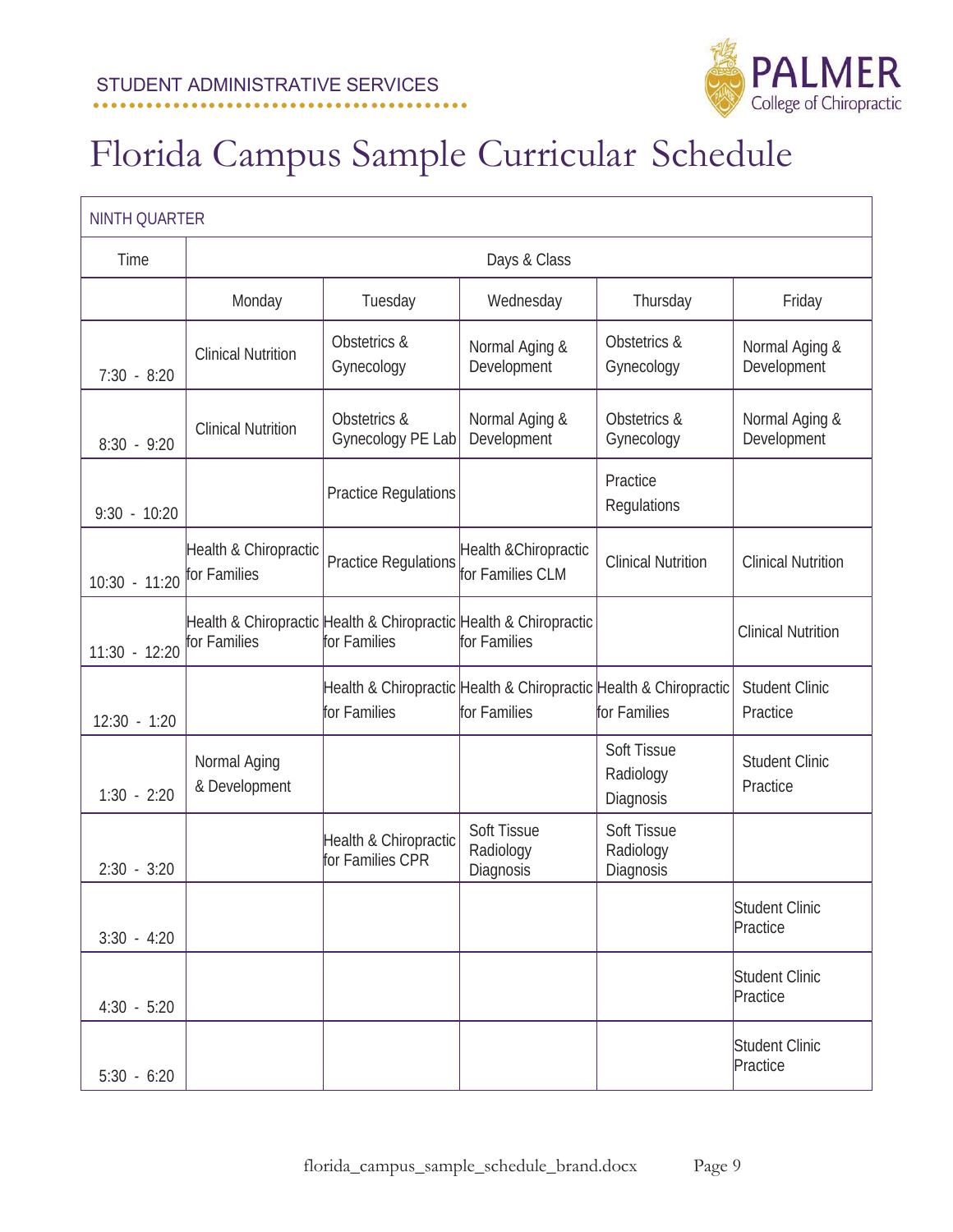

| <b>TENTH QUARTER</b> |                                                                                           |         |              |            |                                             |
|----------------------|-------------------------------------------------------------------------------------------|---------|--------------|------------|---------------------------------------------|
| Time                 |                                                                                           |         | Days & Class |            |                                             |
|                      | Monday                                                                                    | Tuesday | Wednesday    | Thursday   | Friday                                      |
| $7:30 - 8:20$        |                                                                                           |         |              |            | Special Imaging                             |
| $8:30 - 9:20$        |                                                                                           |         |              |            | Special Imaging                             |
| $9:30 - 10:20$       |                                                                                           |         |              |            |                                             |
| 10:30 - 11:20        |                                                                                           |         |              |            | Healthcare Marketing<br>& Patient Education |
| $11:30 - 12:20$      |                                                                                           |         |              |            | Healthcare Marketing<br>& Patient Education |
| $12:30 - 1:20$       |                                                                                           |         |              | Clinic ALS | Healthcare Marketing<br>& Patient Education |
| $1:30 - 2:20$        |                                                                                           |         |              | Clinic ALS |                                             |
| $2:30 - 3:20$        |                                                                                           |         |              |            |                                             |
| $3:30 - 4:20$        |                                                                                           |         |              |            |                                             |
|                      | Students in tenth quarter are also enrolled in Clinic: Patient Management I - (9 Credits) |         |              |            |                                             |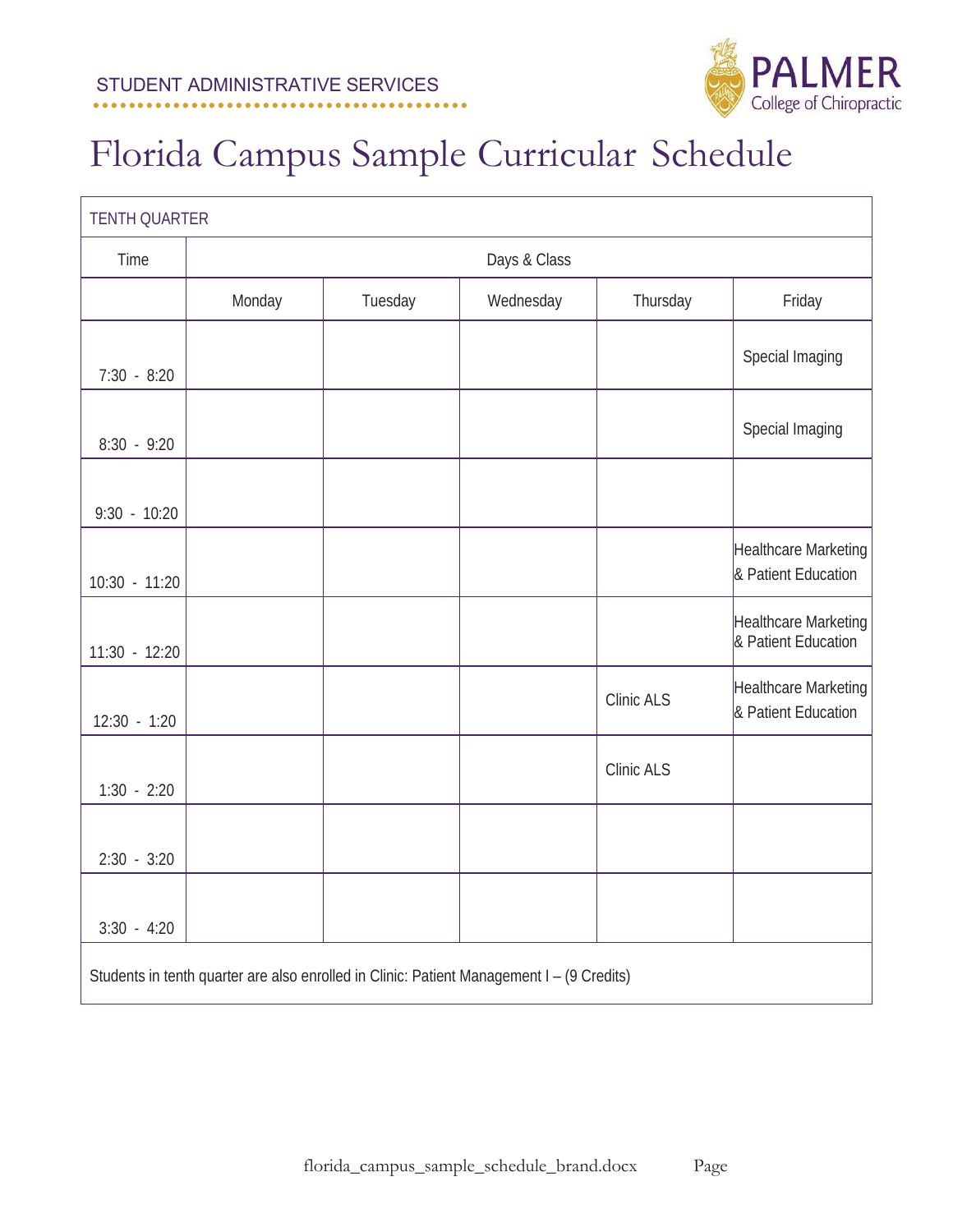

| ELEVENTH QUARTER |                                                                                               |         |              |            |        |  |
|------------------|-----------------------------------------------------------------------------------------------|---------|--------------|------------|--------|--|
| Time             |                                                                                               |         | Days & Class |            |        |  |
|                  | Monday                                                                                        | Tuesday | Wednesday    | Thursday   | Friday |  |
| $7:30 - 8:20$    | Financial<br>Management                                                                       |         |              |            |        |  |
| $8:30 - 9:20$    | Financial<br>Management                                                                       |         |              |            |        |  |
| $9:30 - 10:20$   |                                                                                               |         |              |            |        |  |
| 10:30 - 11:20    | Financial<br>Management                                                                       |         |              |            |        |  |
| 11:30 - 12:20    |                                                                                               |         |              |            |        |  |
| $12:30 - 1:20$   | <b>Billing &amp; Coding</b>                                                                   |         |              | Clinic ALS |        |  |
| $1:30 - 2:20$    | <b>Billing &amp; Coding</b>                                                                   |         |              | Clinic ALS |        |  |
| $2:30 - 3:20$    |                                                                                               |         |              | Clinic ALS |        |  |
| $3:30 - 4:20$    |                                                                                               |         |              |            |        |  |
|                  | Students in eleventh quarter are also enrolled in Clinic: Patient Management II - (9 Credits) |         |              |            |        |  |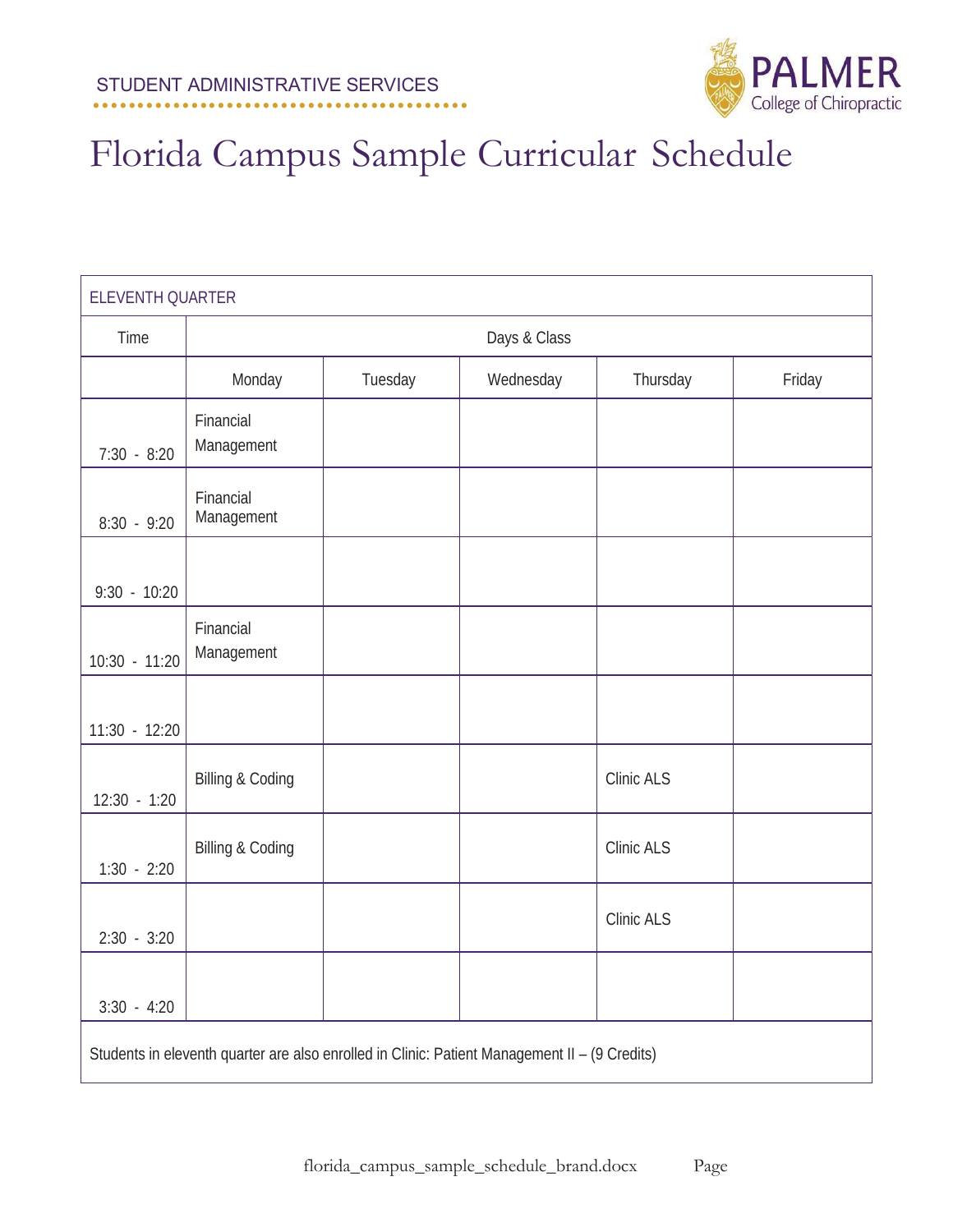

| <b>TWELFTH QUARTER</b> |        |                                                                                               |                                                         |            |                                      |  |
|------------------------|--------|-----------------------------------------------------------------------------------------------|---------------------------------------------------------|------------|--------------------------------------|--|
| Time                   |        |                                                                                               | Days & Class                                            |            |                                      |  |
|                        | Monday | Tuesday                                                                                       | Wednesday                                               | Thursday   | Friday                               |  |
| $7:30 - 8:20$          |        |                                                                                               |                                                         |            | Practice<br>Management<br>(Online)   |  |
| $8:30 - 9:20$          |        |                                                                                               |                                                         |            | Practice<br>Management<br>(Online)   |  |
| $9:30 - 10:20$         |        |                                                                                               |                                                         |            |                                      |  |
| $10:30 - 11:20$        |        |                                                                                               |                                                         |            | Wellness in<br>Chiropractic (Online) |  |
| $11:30 - 12:20$        |        |                                                                                               |                                                         |            |                                      |  |
| $12:30 - 1:20$         |        |                                                                                               | Practice<br>Management &<br>Wellness in<br>Chiropractic | Clinic ALS |                                      |  |
| $1:30 - 2:20$          |        |                                                                                               |                                                         | Clinic ALS |                                      |  |
| $2:30 - 3:20$          |        |                                                                                               |                                                         | Clinic ALS |                                      |  |
| $3:30 - 4:20$          |        |                                                                                               |                                                         |            |                                      |  |
|                        |        | Students in twelfth quarter are also enrolled in Clinic: Patient Management III - (9 Credits) |                                                         |            |                                      |  |